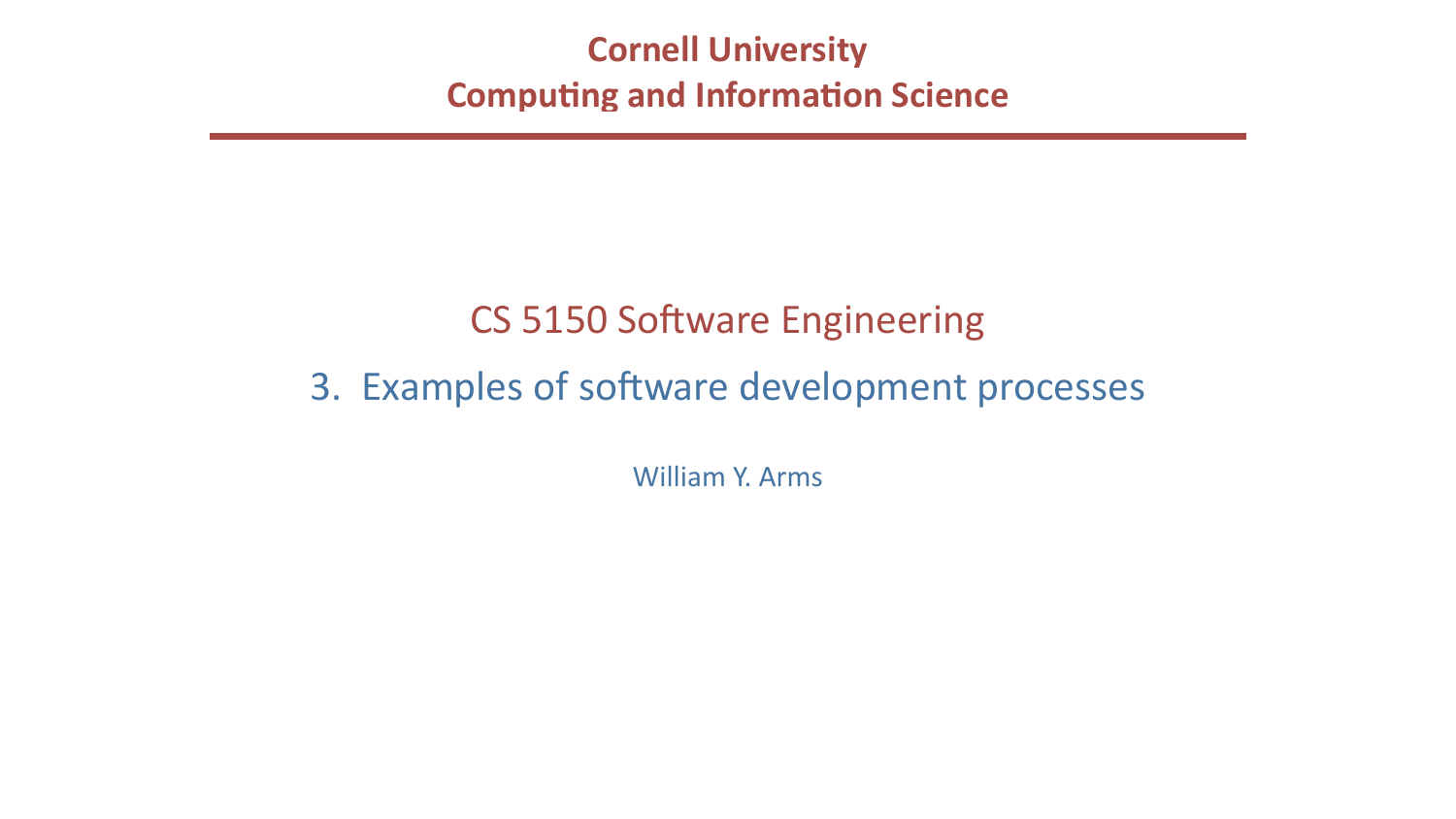### **Activity**

(also known as a **task**)

• Each step in the software development process can be broken down into several activities.

### **Sprint**

A sprint is a set period of time during which a team completes part of a software project.

- Each sprint will go through most or all of the process steps.
- A typical sprint might have a team of 6 to 8 people working for 2 to 4 weeks.

An activity is a general term for any part of a project that takes place over time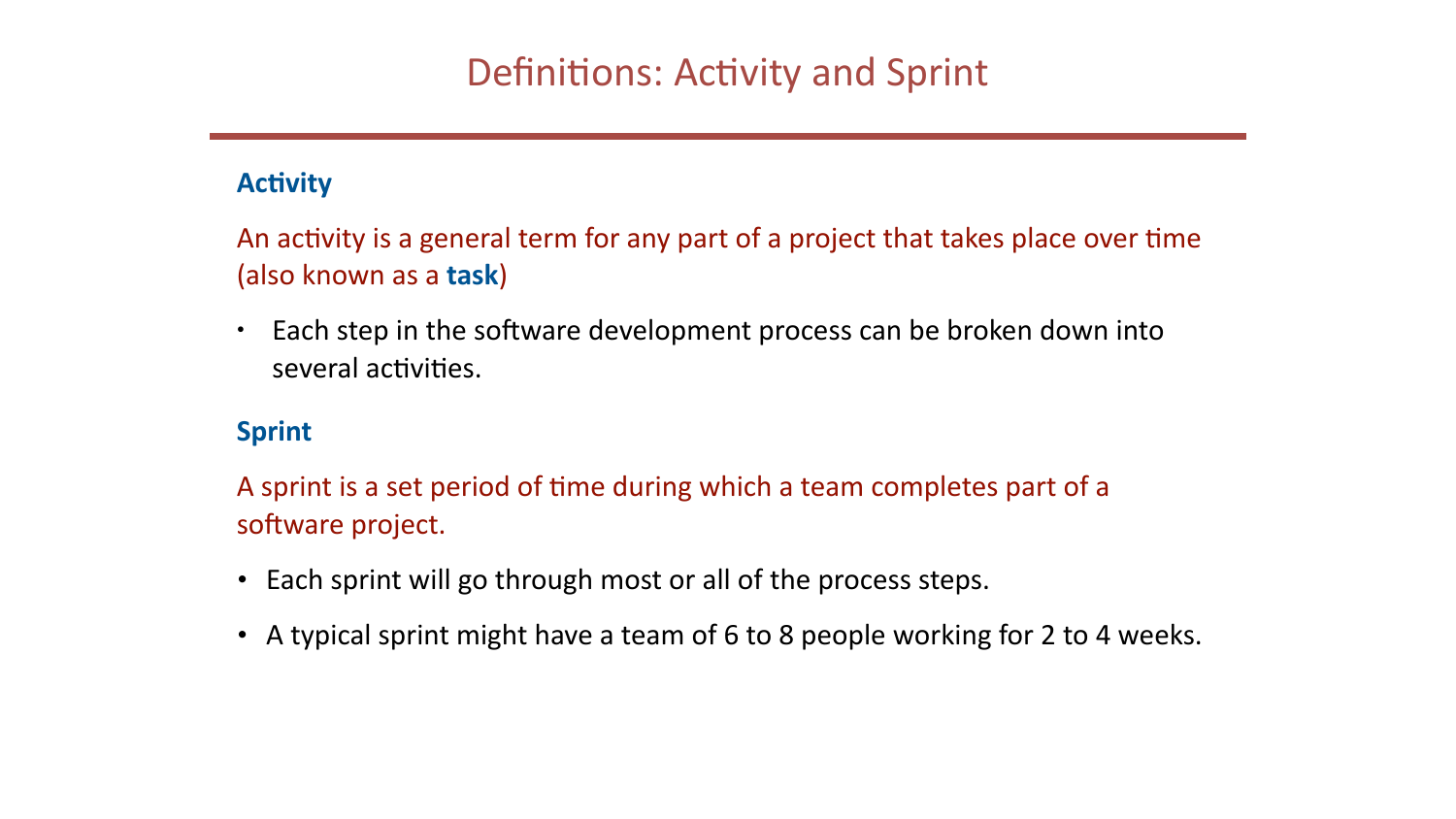### **Concept**

- Create a **prototype** system early in the development process.
- Review the prototype with clients and test it with users, to improve the understanding of the requirements and clarify the design.
- Refine the prototype in a series of iterations.

system, particularly with user interfaces.

Example: 

• Converting a national archive from paper based to computer based.

- Requirements are hard to understand until there is an operational
- Mistakes in the requirements are the most expensive to correct.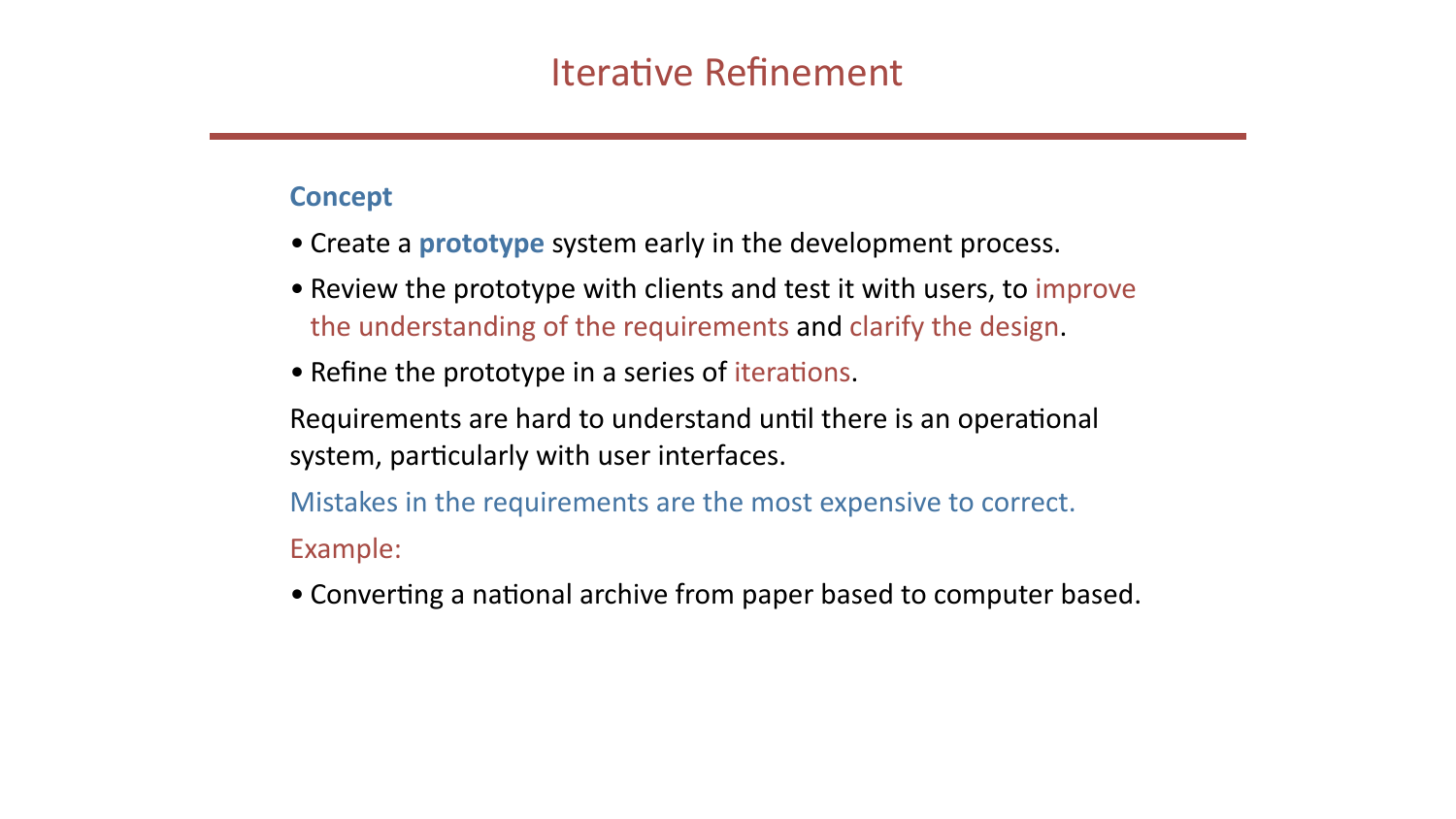## Iterative Refinement



## Implementation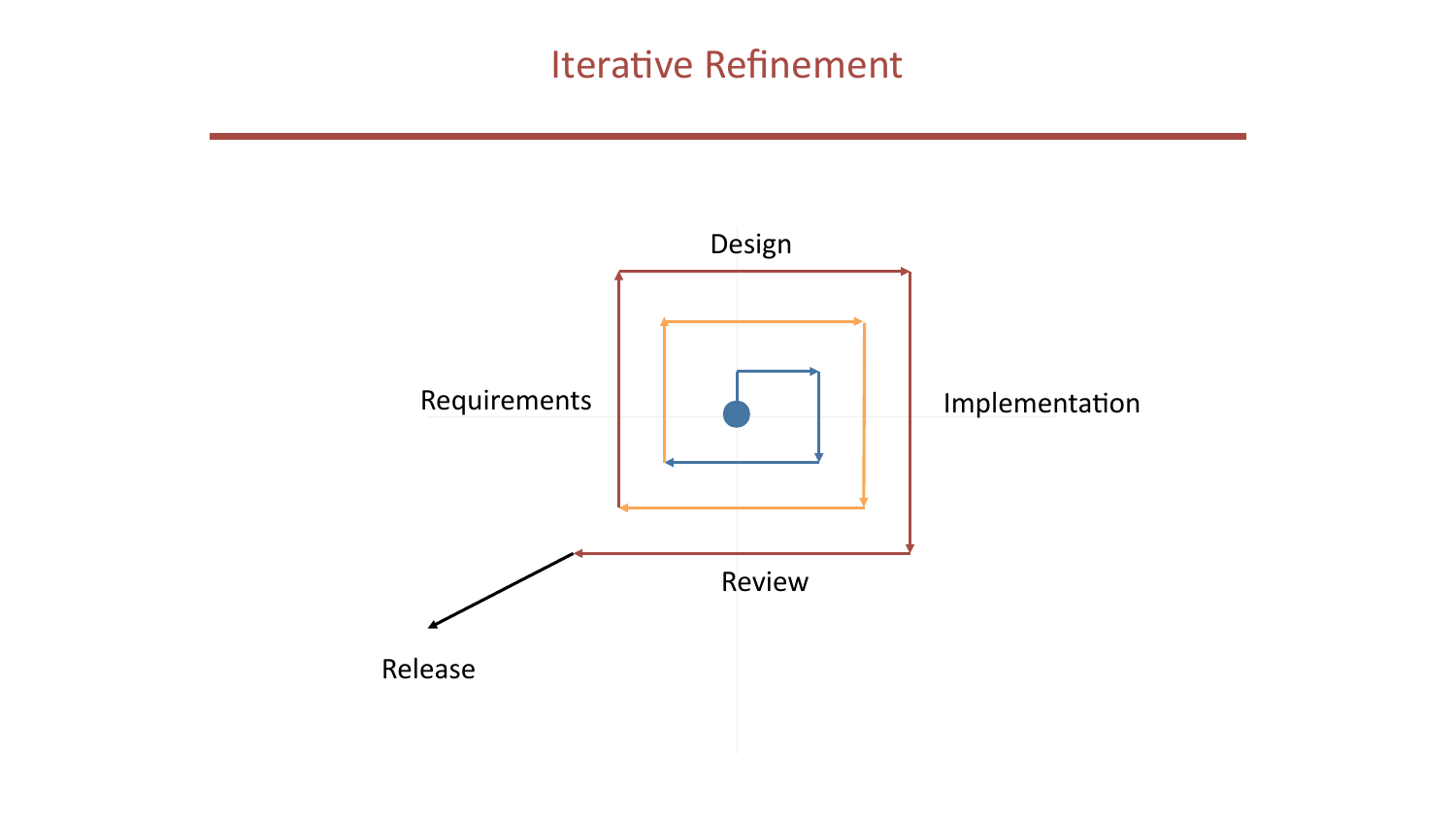This is a medium weight process with documentation created during the process.

Iterative refinement uses various techniques that enable the client to review the the planned system early during development:

- User interface mock-up
- Throw-away software components
- Dummy modules
- Rapid prototyping
- Successive refinement

Get something working as quickly as possible, for client and user evaluation, but do not release it.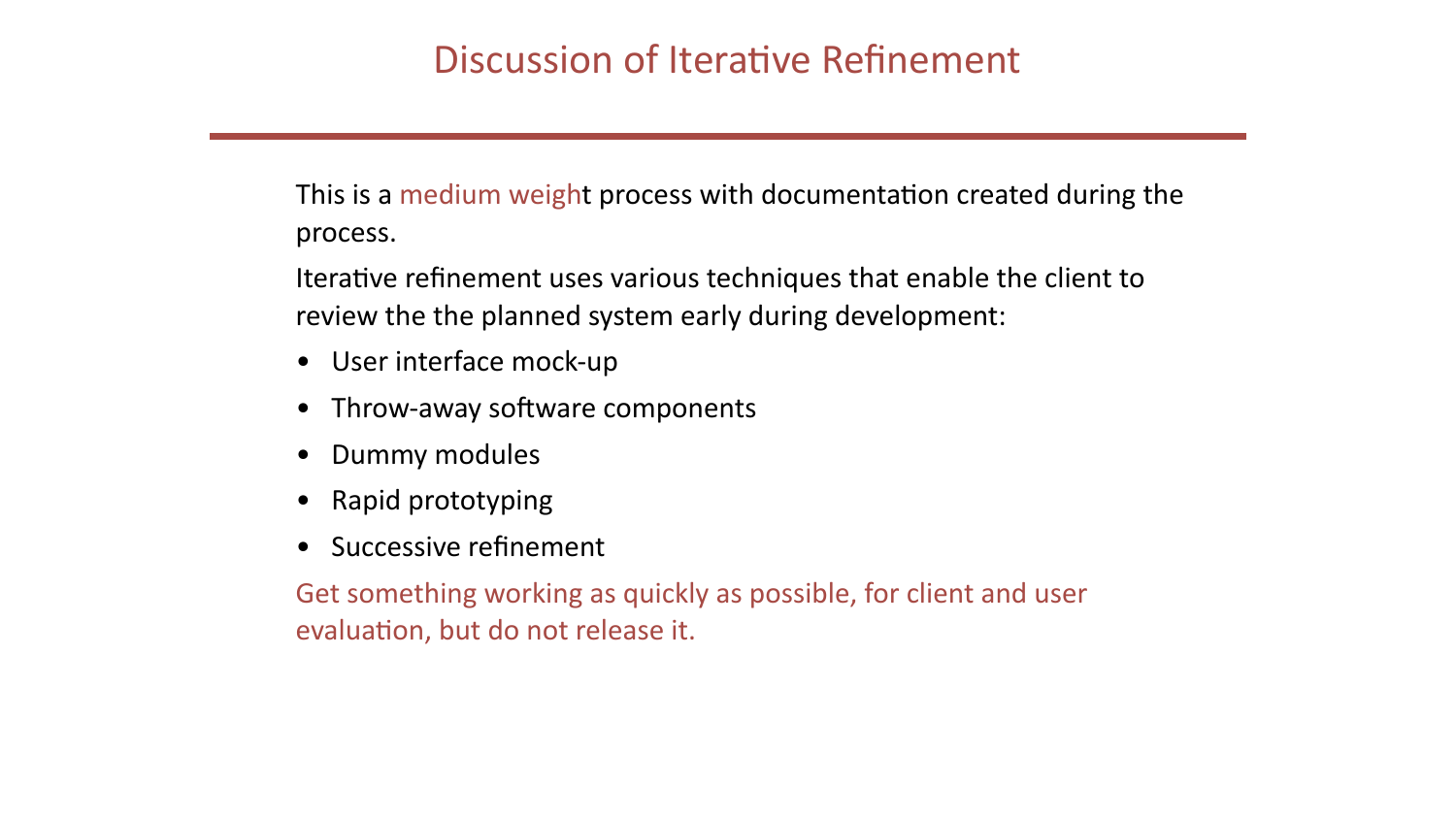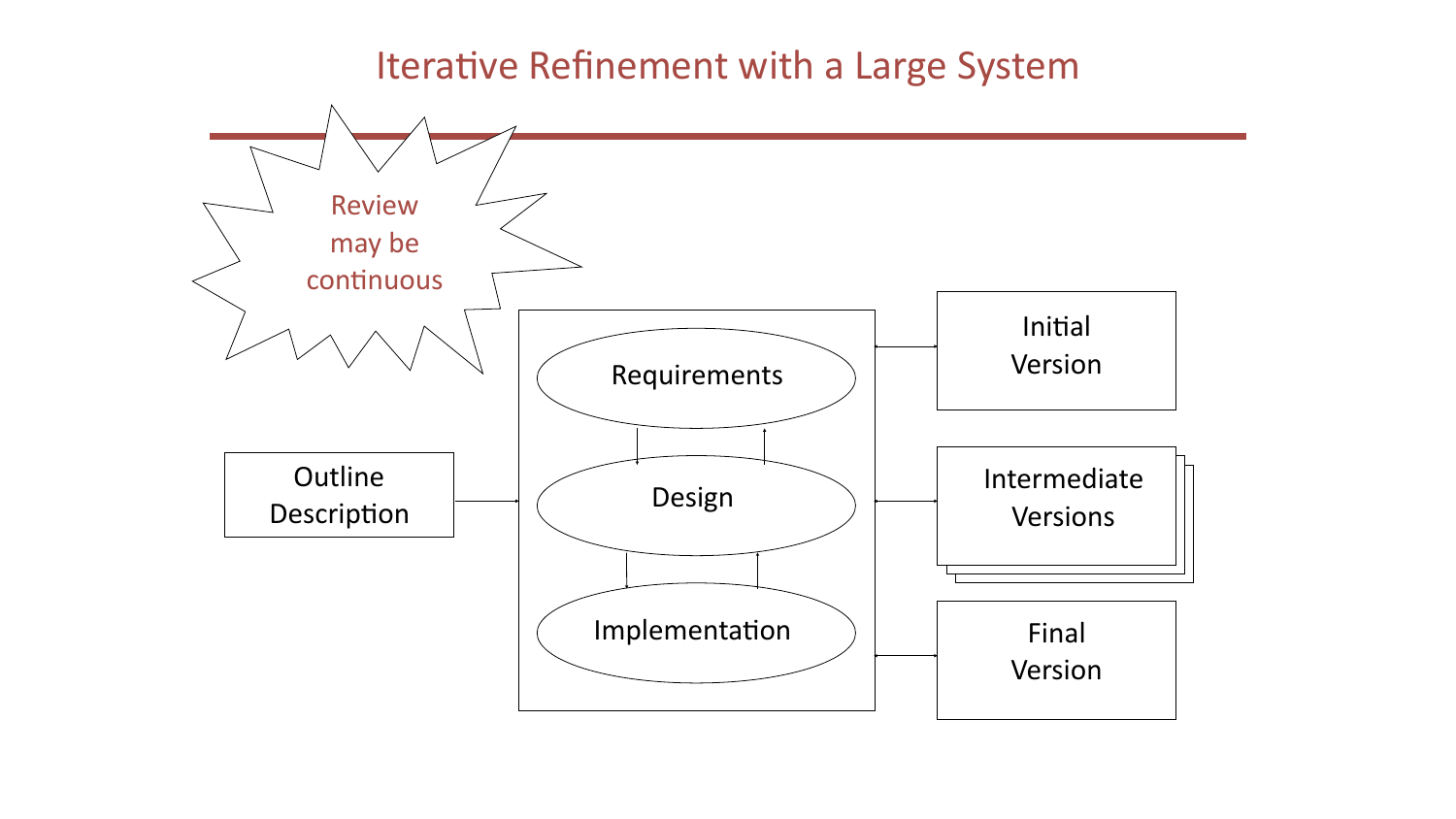### **Spiral development**

- Create a base system that has the overall structure of the final product with dummy stubs for missing components.
- Create a comprehensive set of test cases for all completed components
- Use a succession of sprints to develop new or improved components, each with a set of test cases. Add these components to the source code library.
- On a daily cycle, build the entire system from the source code library and run the complete set of test cases.

functionality is incomplete.

### **Example**

Developing a new version of an operating system.

With spiral development there is always a fully tested system, but the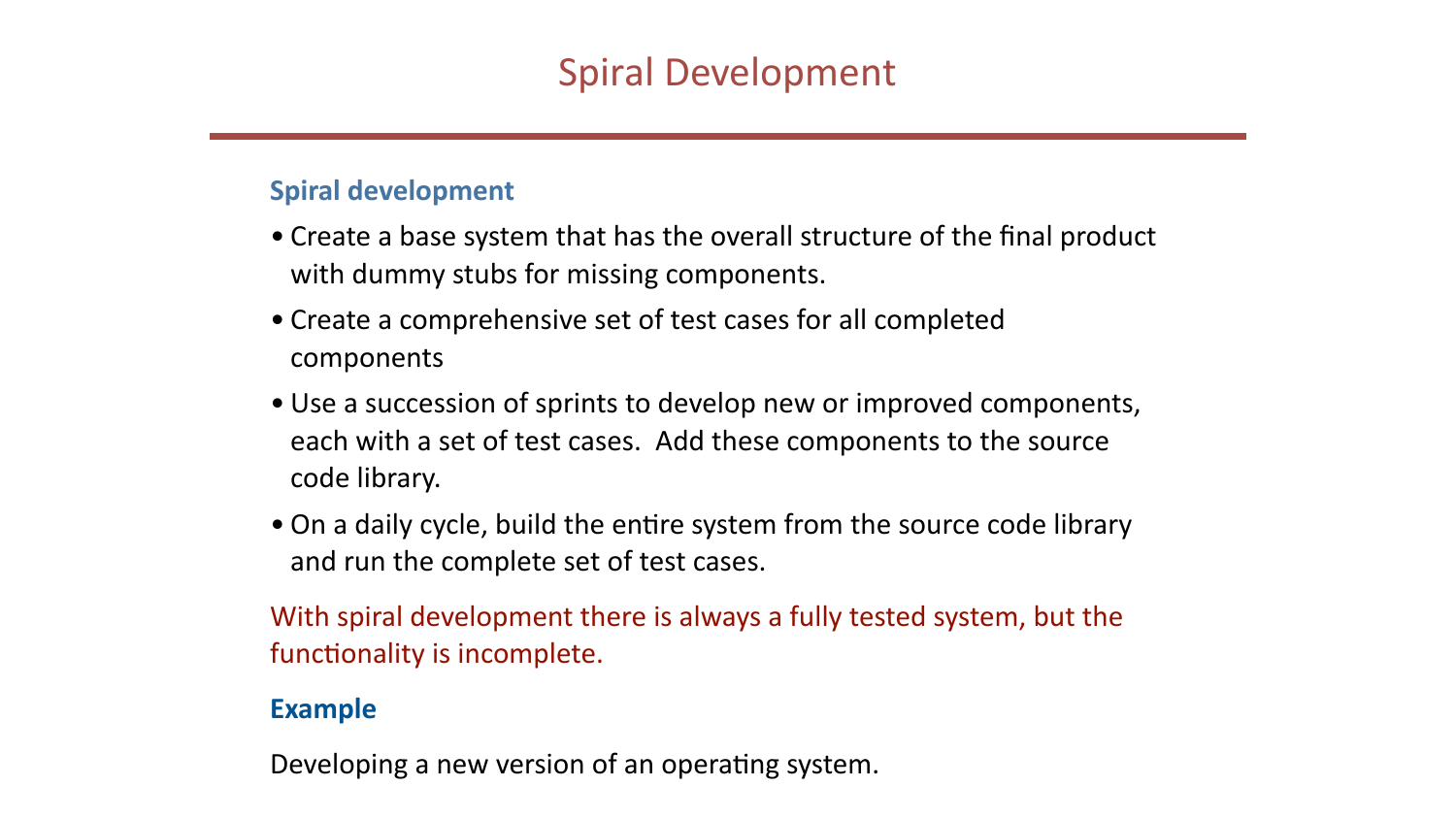## Spiral Development



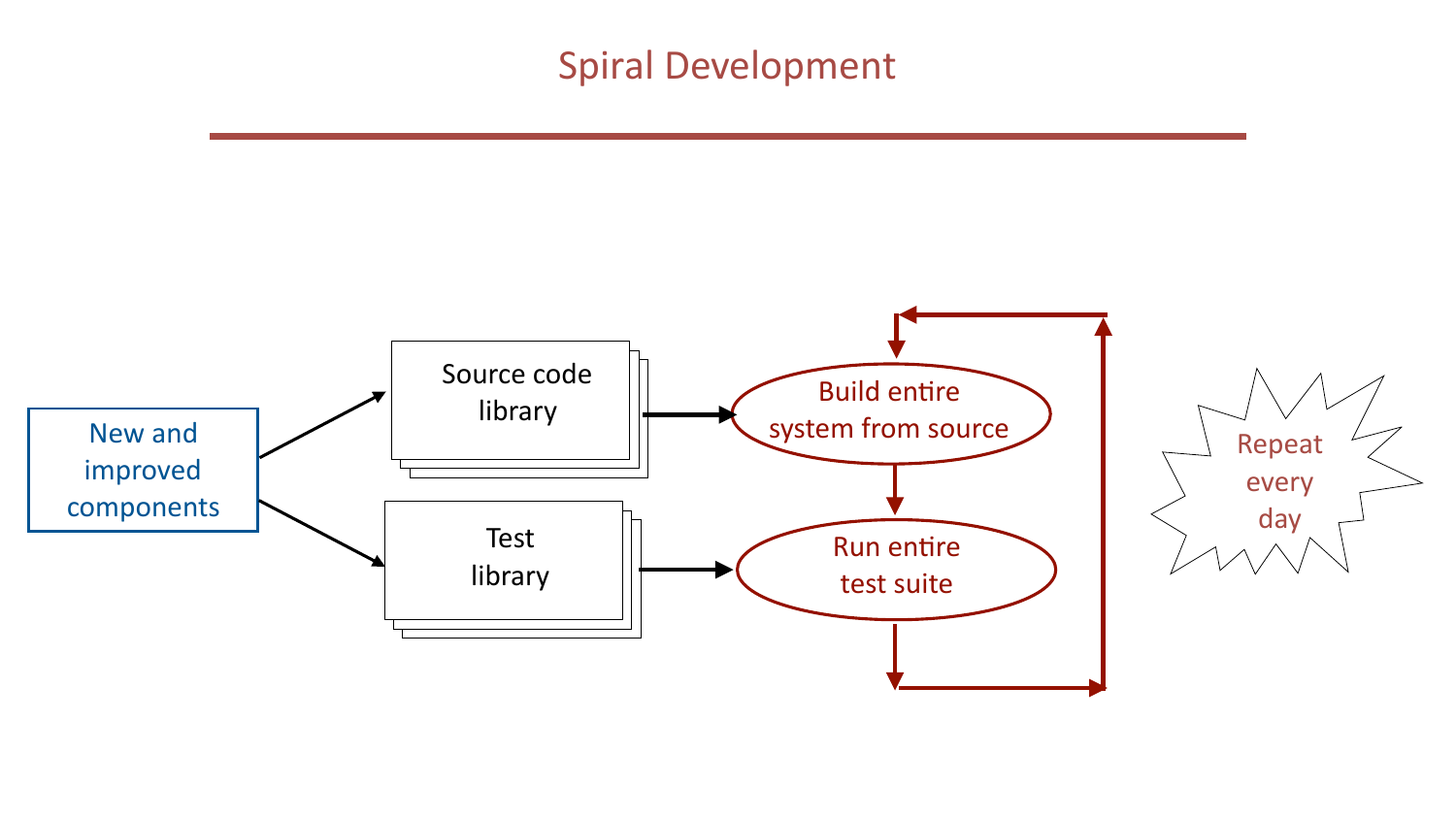in quick succession.

Example: 

- Start-up company developing a web based shopping service. **Advantages**
- Pay-back on investment begins soon.
- Requirement are more clearly understood in developing subsequent sprints  $-$  minimize waste.
- Feedback from customers and clients can be incorporated in later phases.

coordinate large projects with many ramifications.

When software is released online it is often possible to divide the development into a sequence of sprints that are developed and released

It is easier for a small team to develop a small sprint correctly than to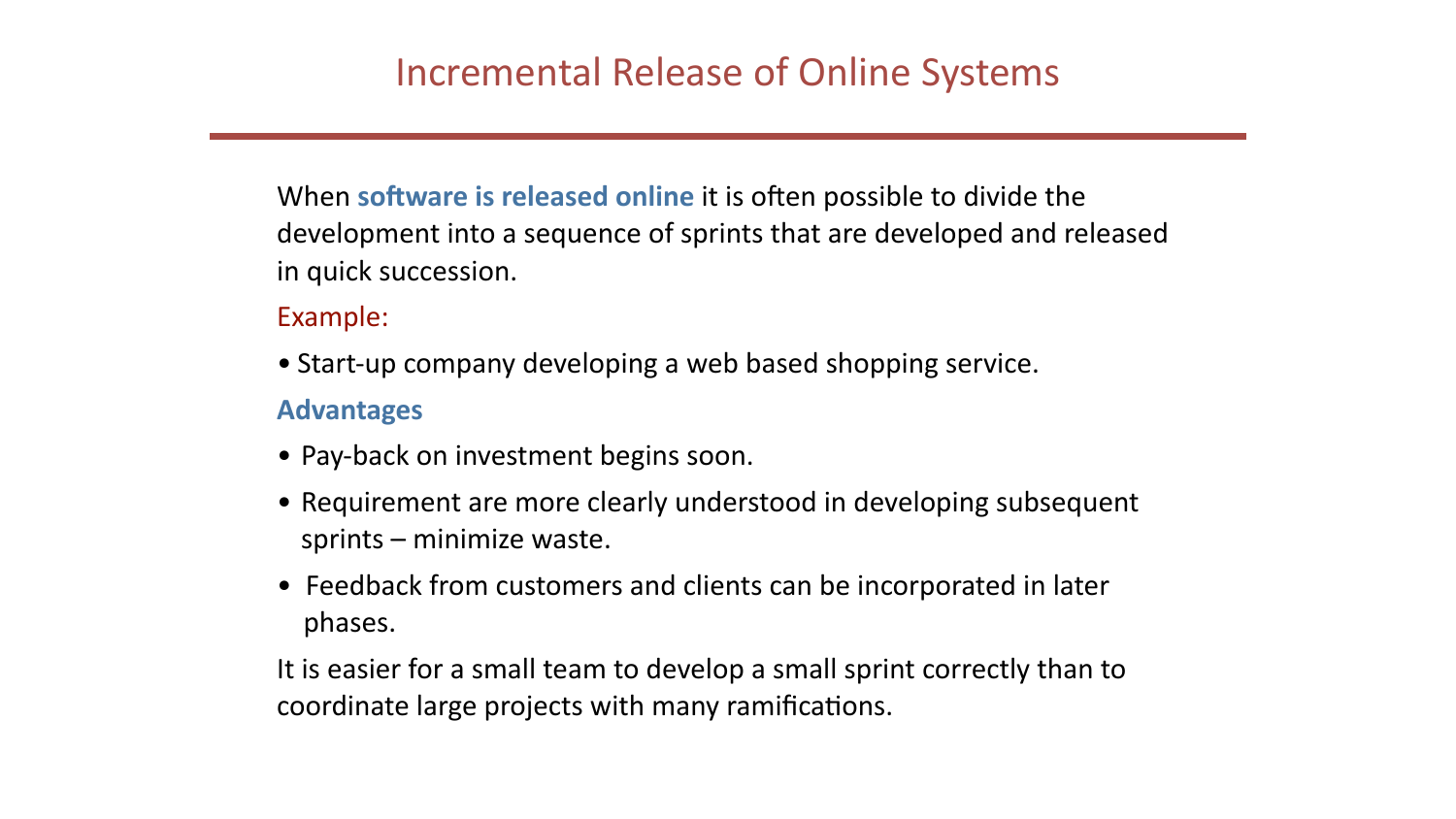## Agile Development (Original Version with Immediate Release)



- The project is divided into a large number of small tasks, known as sprints.
- For each sprint, a team works through a full software development cycle including planning, requirements analysis, design, coding, testing, and acceptance testing, and release.
- Each sprint is completed in a fixed time period, e.g., four weeks.
- The size of an sprint is based on team size, e.g., 5-10 people.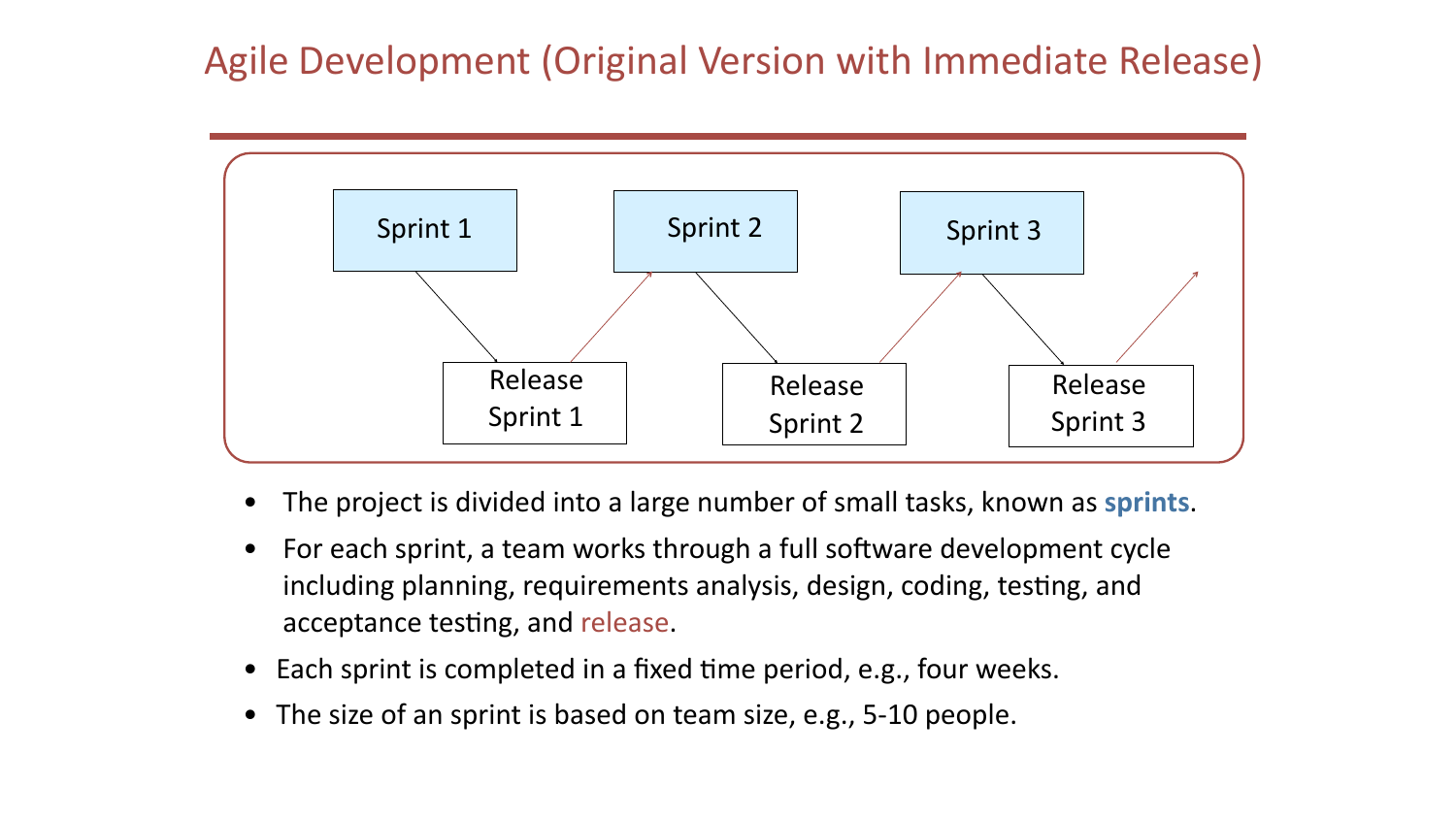### **Variations on agile software development**

software development based on sprints has many advantages.

many of the same concepts.

### **Characteristics**

- Development of a project is divided into a large number of sprints.
- Each sprint ends with fully tested code.
- This is a lightweight process with minimal documentation created during the process.

## **A** general definition (from Wikipedia)

self-organizing cross-functional teams.

- In practice it is rarely possible for every sprint to end with released software, but
- Modern software development includes a wide range of processes that are called "agile". Other processes with names such as "heroic programming" or "scrum" use

Agile software development describes a set of principles for software development under which requirements and solutions evolve through the collaborative effort of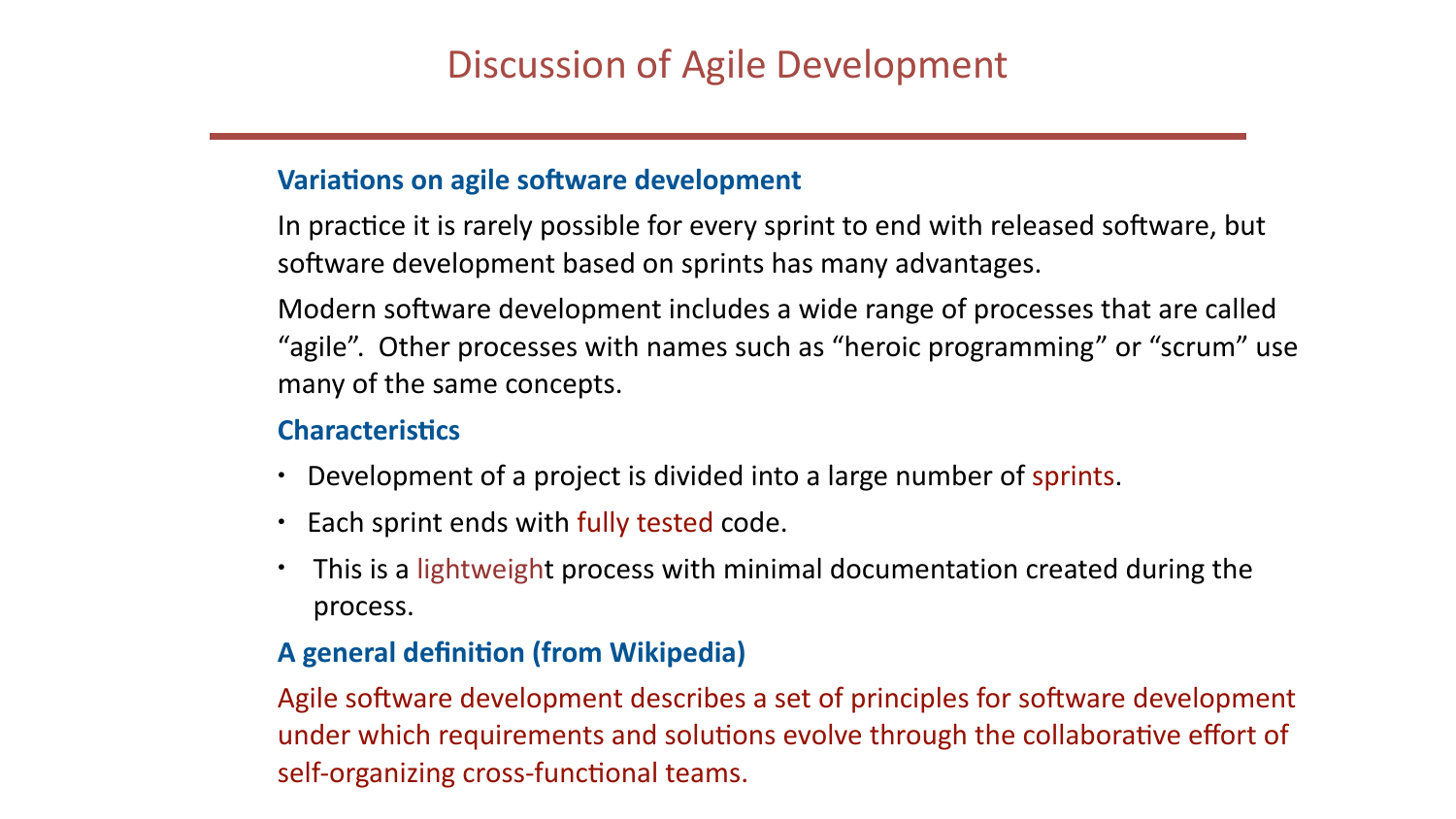## Agile Development



After each sprint the code may be:

- released (original agile method)
- combined with code from other sprints for subsequent release
- incorporated into a larger code base (spiral development)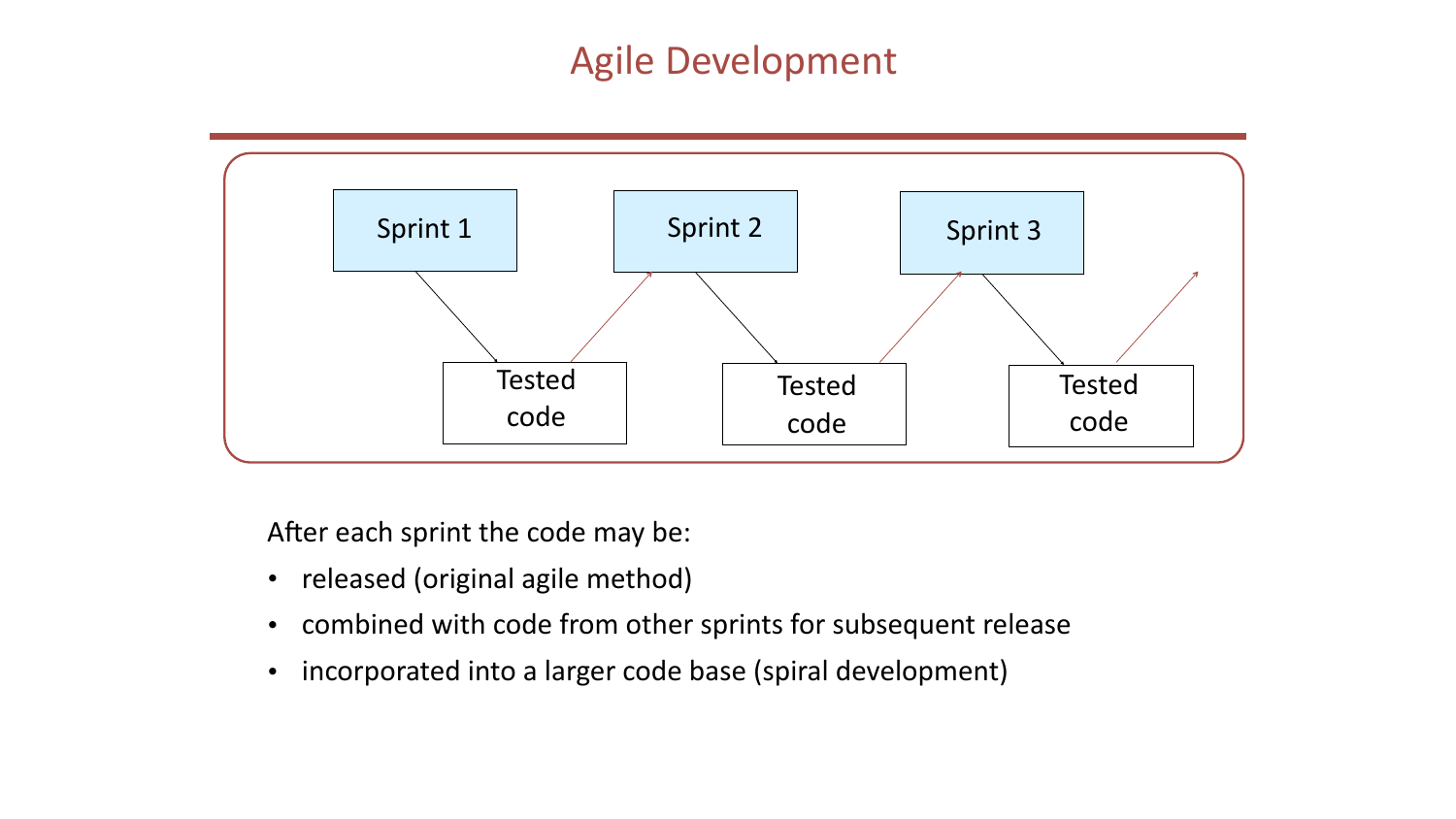### **The challenge of agile development**

The agile approach is excellent for the development or continual enhancement of a system within an established architecture.

the sprints.

### **Rework**

system emerge incrementally.

- Inevitably parts of some early sprints will need to be reworked.
- This requires changes to code that has already been fully tested and may have been released. This is always awkward.

each component, but to use iterative refinement to minimize the amount of rework.

- 
- 
- A high-level team must establish the overall architecture and coordinate

With agile development the requirements and design of the overall

If the volume of rework is large, it is more efficient not to fully polish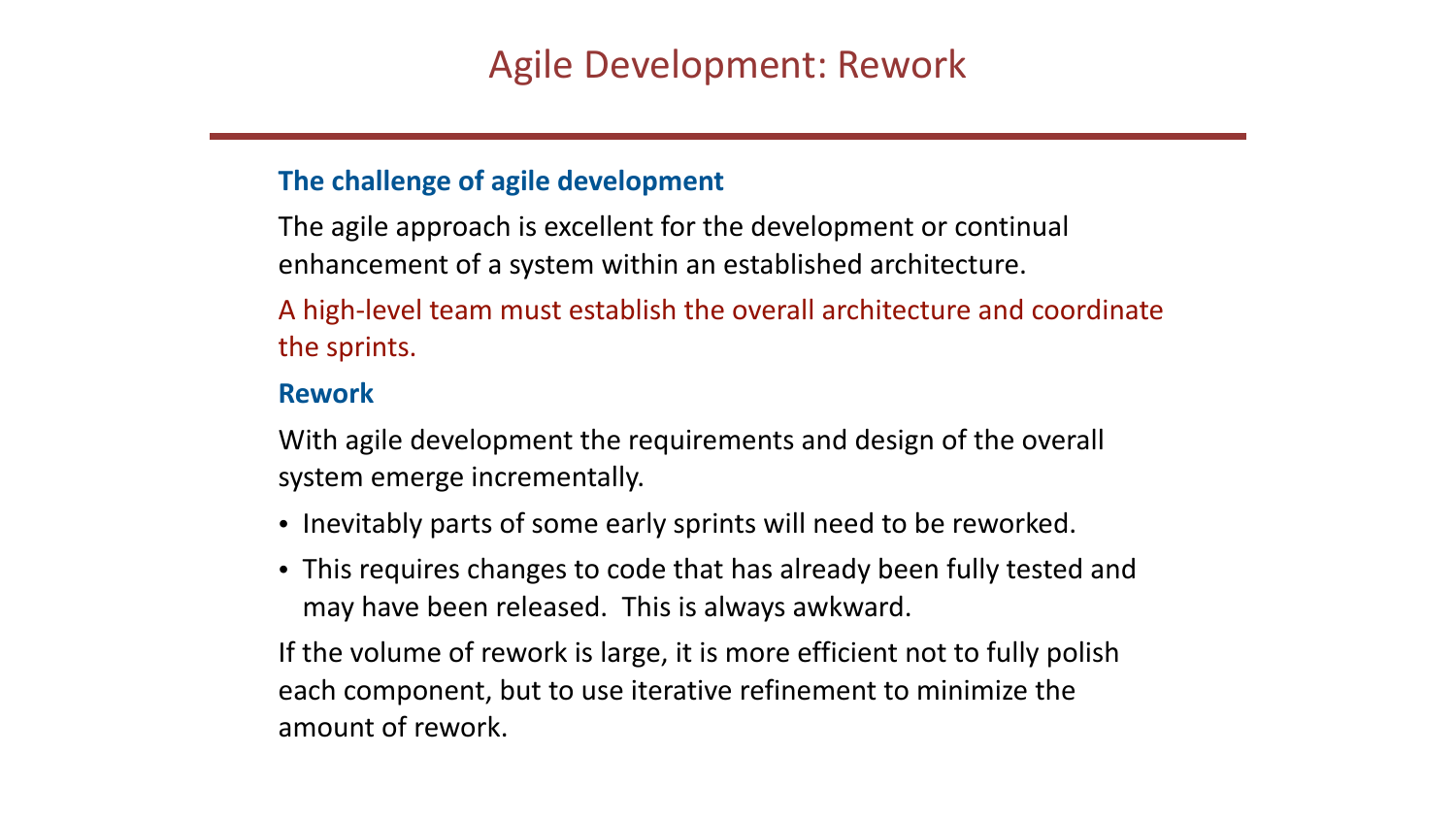## Sequential Development: The Waterfall Model

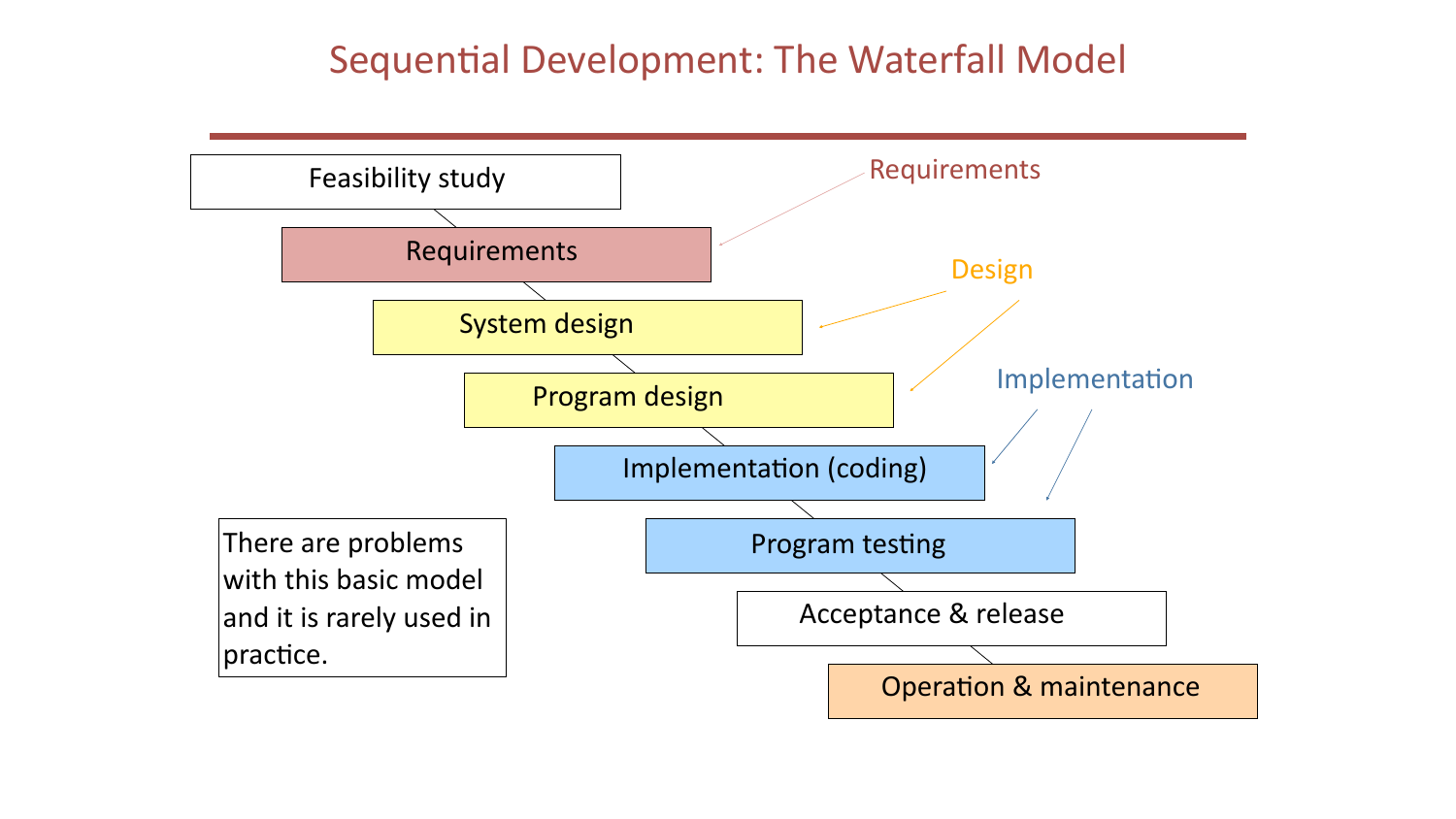The waterfall model is a heavyweight process with full documentation of each process step.

### **Advantages:**

- **Process visibility**
- Separation of tasks
- Quality control at each step
- Cost monitoring at each step

### **Disadvantages:**

In practice, each stage in the process reveals new understanding of the previous stages, which often requires the earlier stages to be revised.

The Waterfall Model is not flexible enough.

Discussion of the Waterfall Model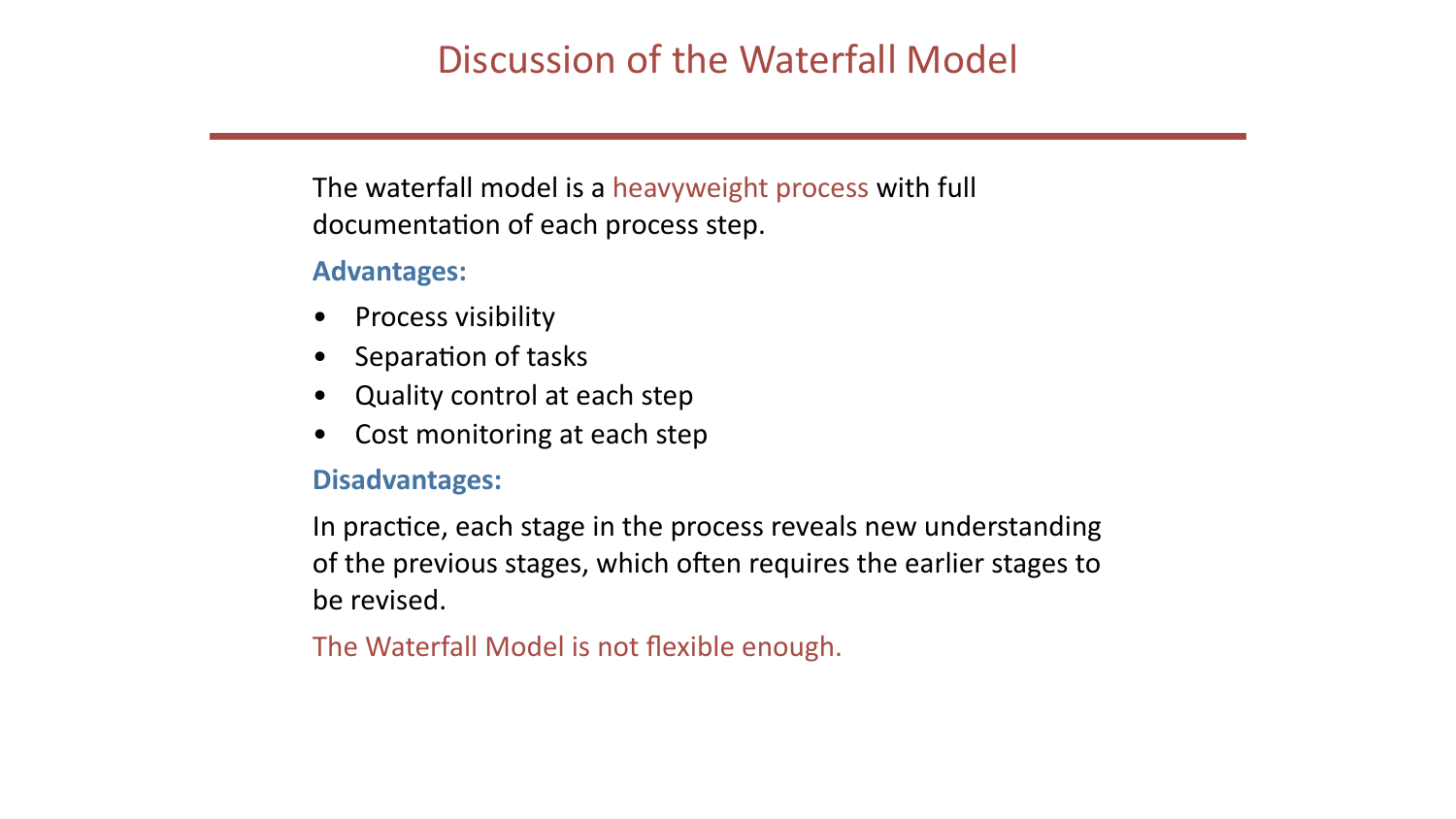**A pure sequential model is impossible** Examples: 

- A feasibility study cannot create a proposed budget and schedule without a preliminary study of the requirements and a tentative design.
- Detailed design and implementation reveal gaps in the requirements specification.
- Requirements and/or technology may change during the development. The plan must allow for some form of iteration.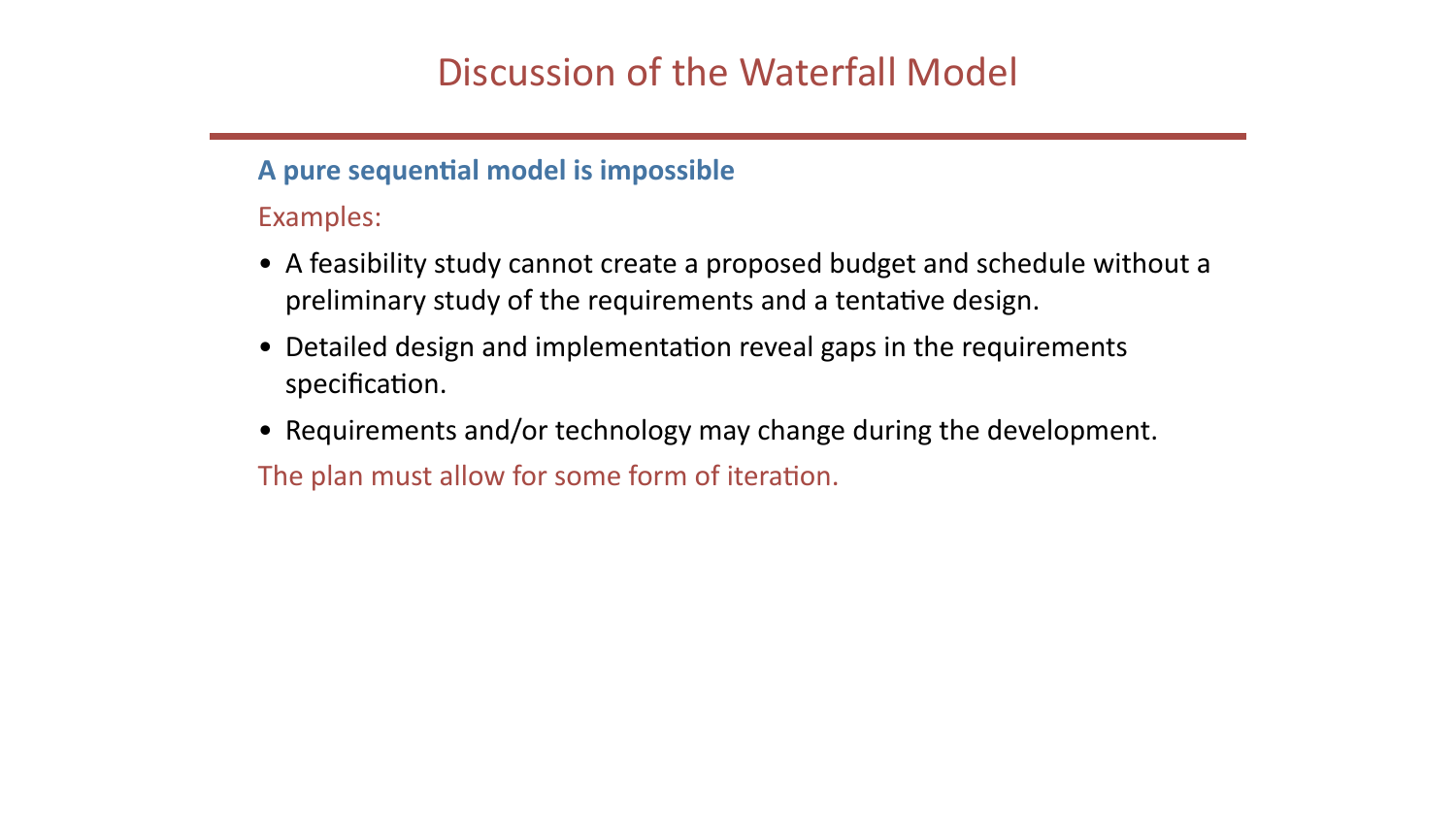## Modified Waterfall Model

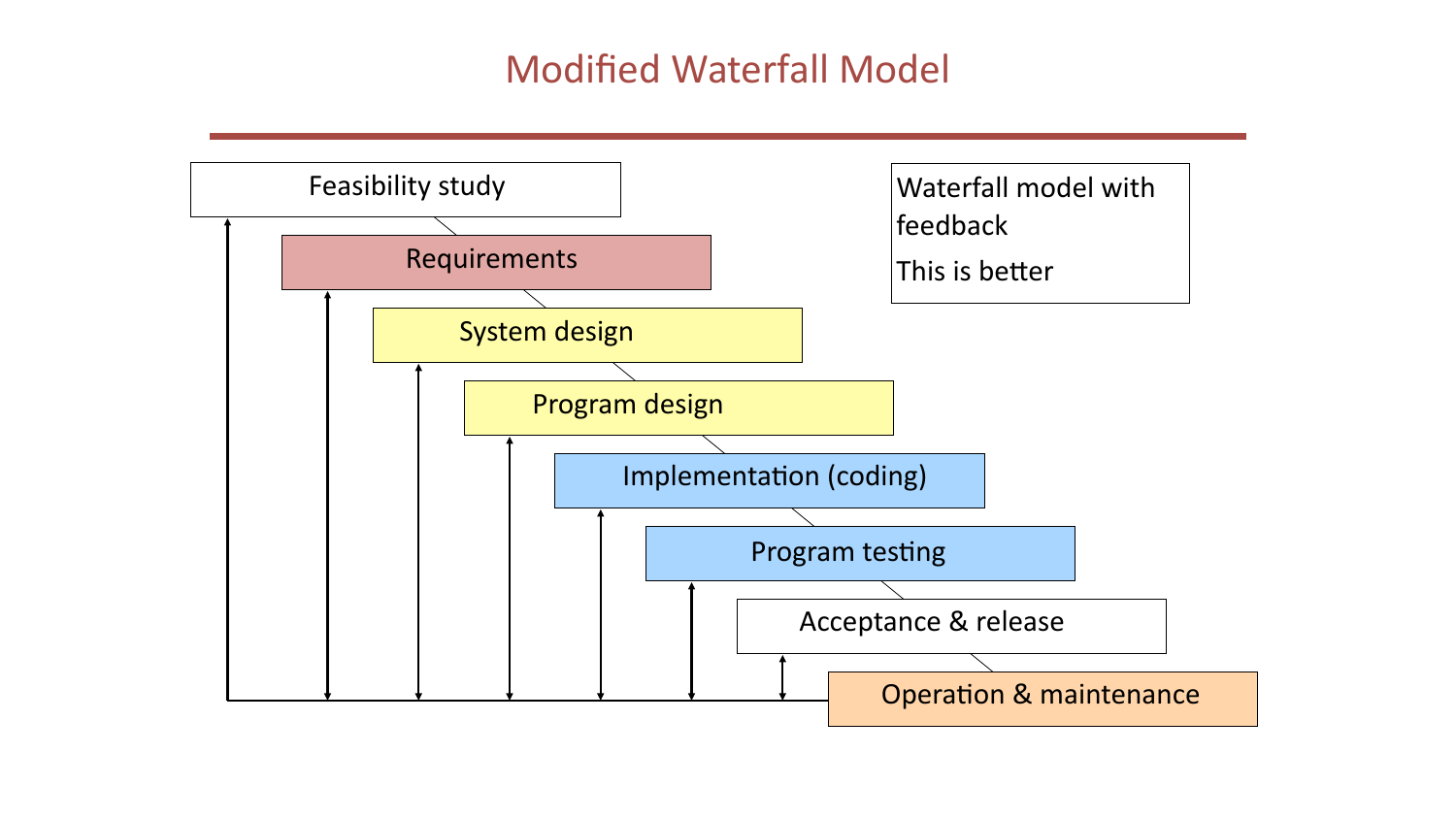and the design is straightforward, e.g.,

- Conversions of manual data processing systems where the requirements were well understood and few changes were made during the development (e.g., electricity billing).
- New models of a product where the functionality is closely derived from an earlier product (e.g. automatic braking system for a car).
- Portions of a large system where some components have clearly defined requirements and are clearly separated from the rest of the system.

Sequential processes work best when the requirements are well understood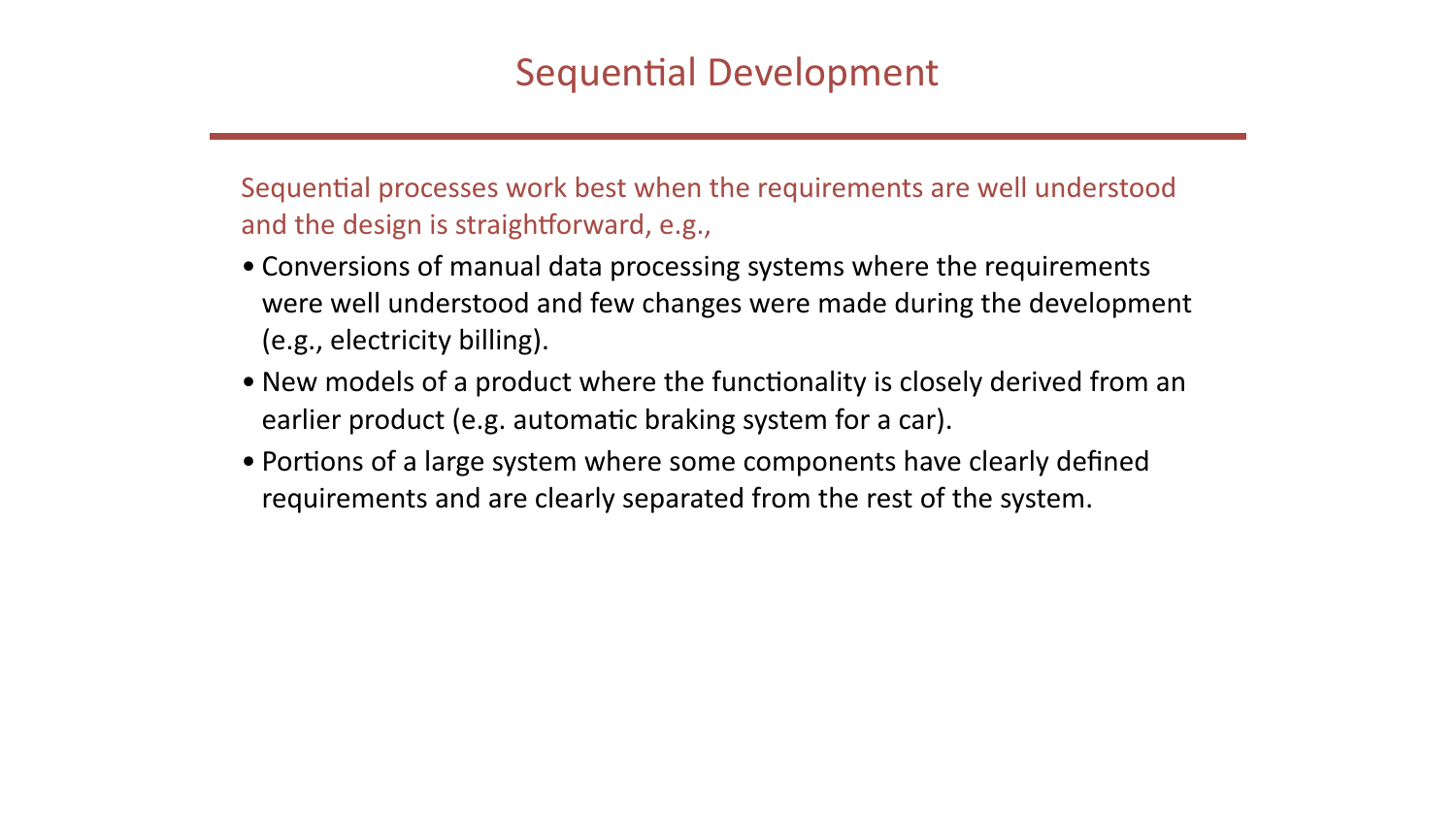## **Note about contracts for software development**

Some organizations contract for software development by placing separate contracts for each stage of the Waterfall Model or arrange for payment after each stage. This is a very bad practice.

## **Contracts**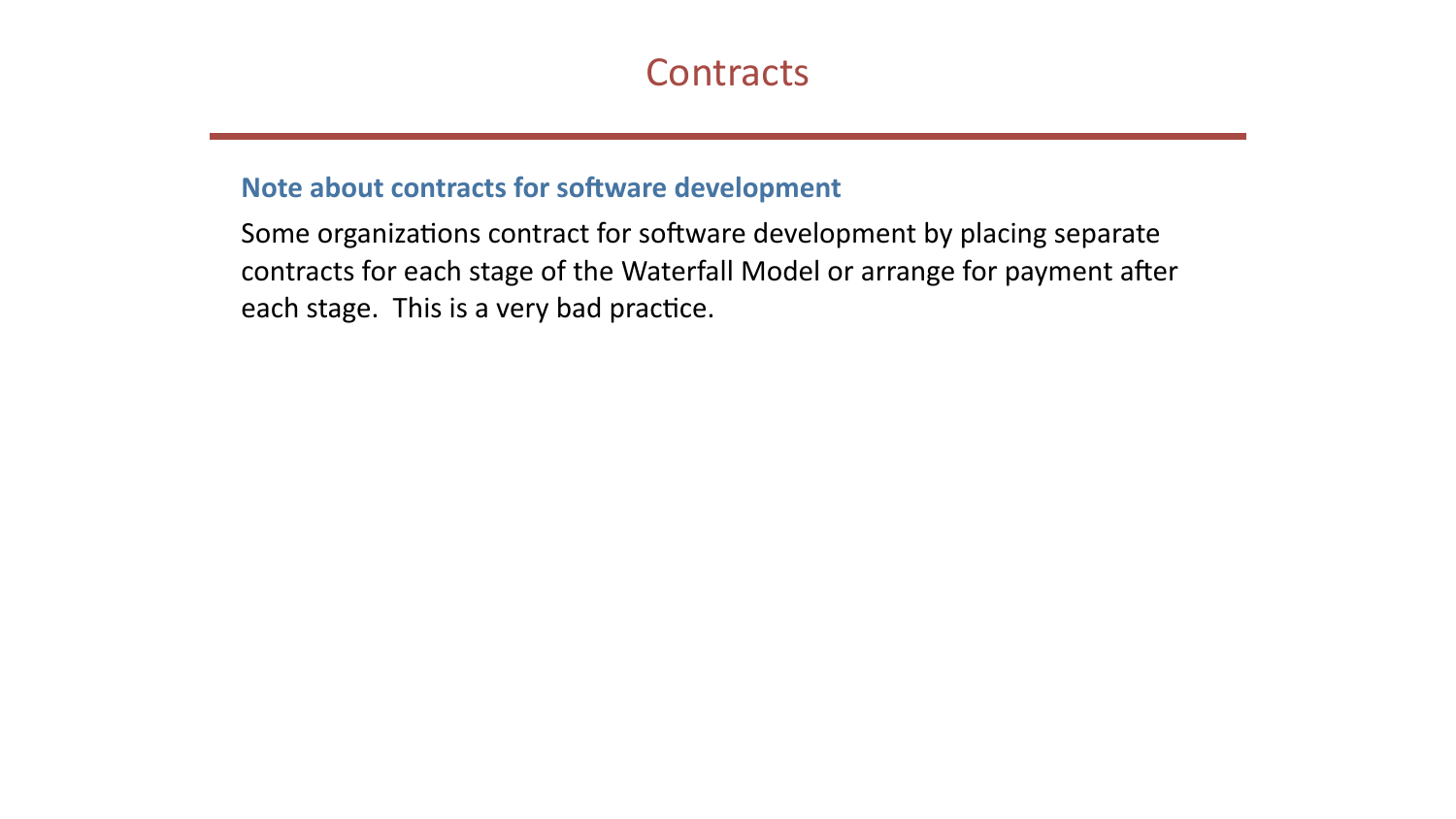## **Mixed Processes**

four types of software process. For example:

- With spiral development, new components may be developed using any of the three other methods.
- User interfaces have to be tested with users. This forces iterative development, even within an agile or sequential process.

In practice, many large projects use processes that mix aspects of the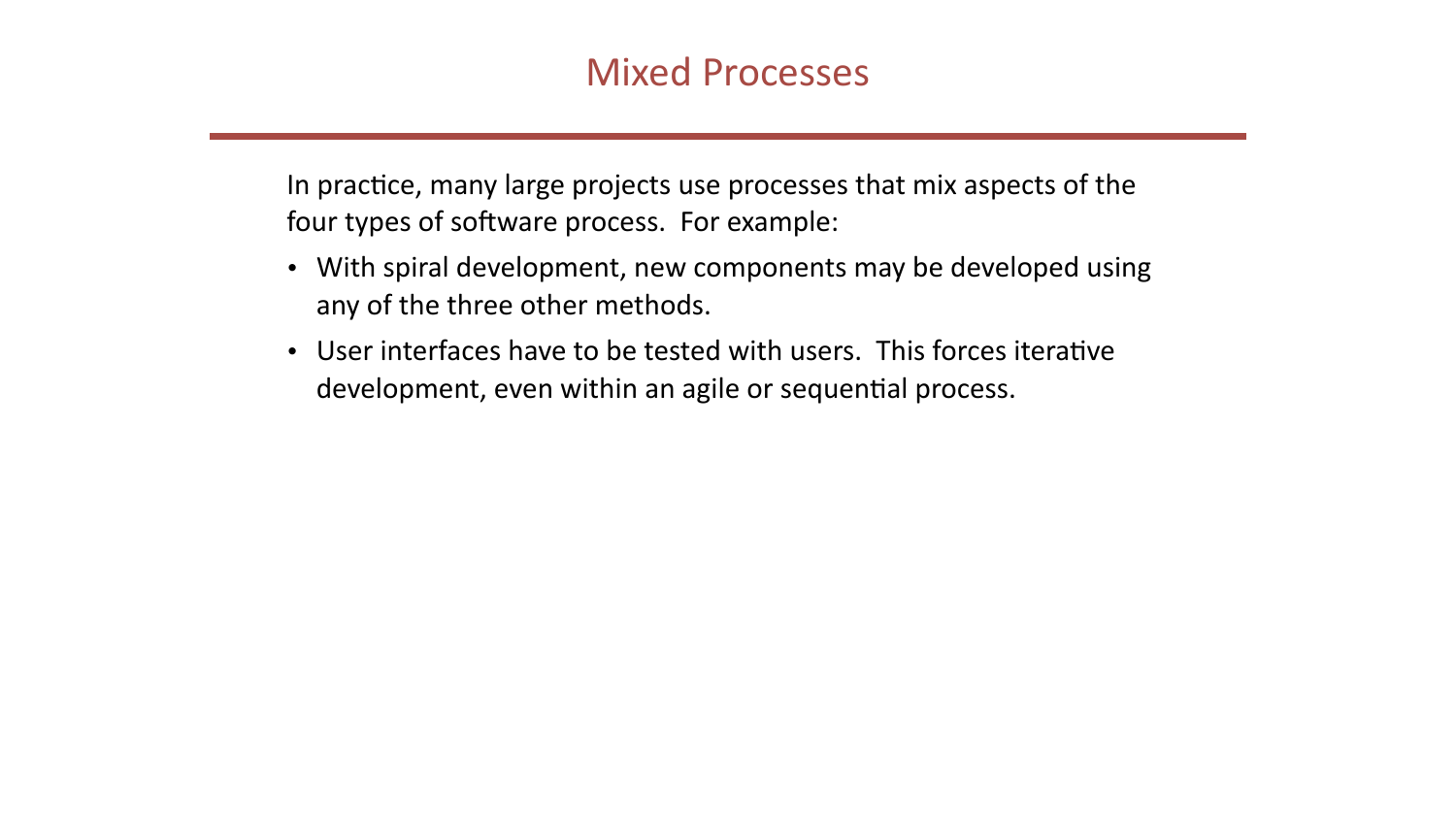## **Combine sequential and iterative elements**

A simple system with basic functionality is brought quickly into production (Phase 1). This system may be developed using a sequential or iterative refinement.

Subsequent phases are based on experience gained from users of the previous phase.

### **Advantages**

- Pay-back on investment begins soon.
- Requirement are more clearly understood when developing subsequent phases

## Mixed Processes: Phased Development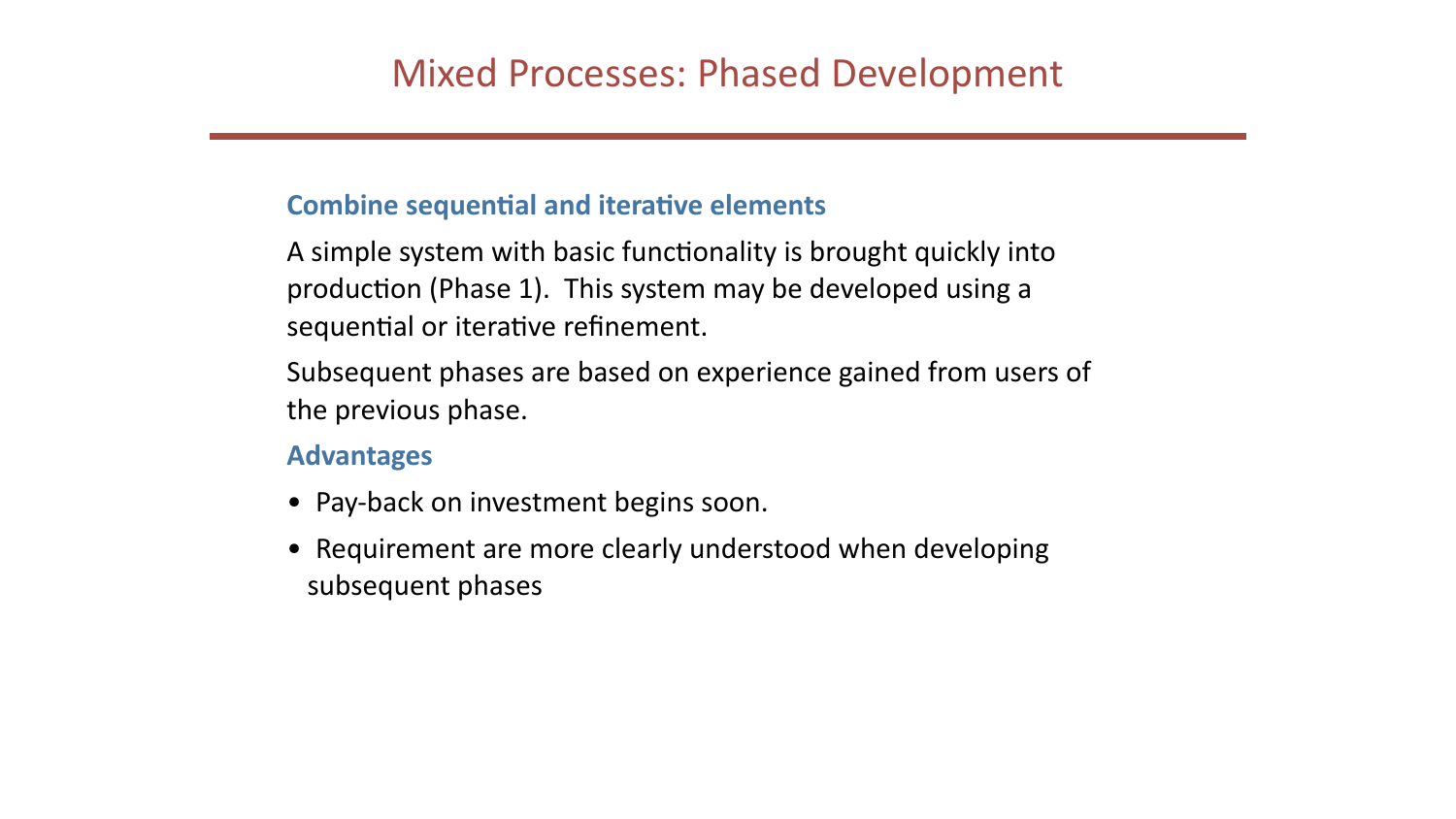## Examples of Mixed Processes: Iterative Refinement + Waterfall Model

## **Problem: Add graphics package to a programming environment**

Phase 1: Iterative refinement

Make several prototype versions by extending the current environment with a preprocessor and run-time support package. Test with users until users are pleased with function. Throw the code away.

Phase 2: Modified waterfall

Use the results of Phase 1 to specify a formal set of requirements. Write new compiler and run-time system incorporating graphics elements. Make minor adjustments to requirements as needed.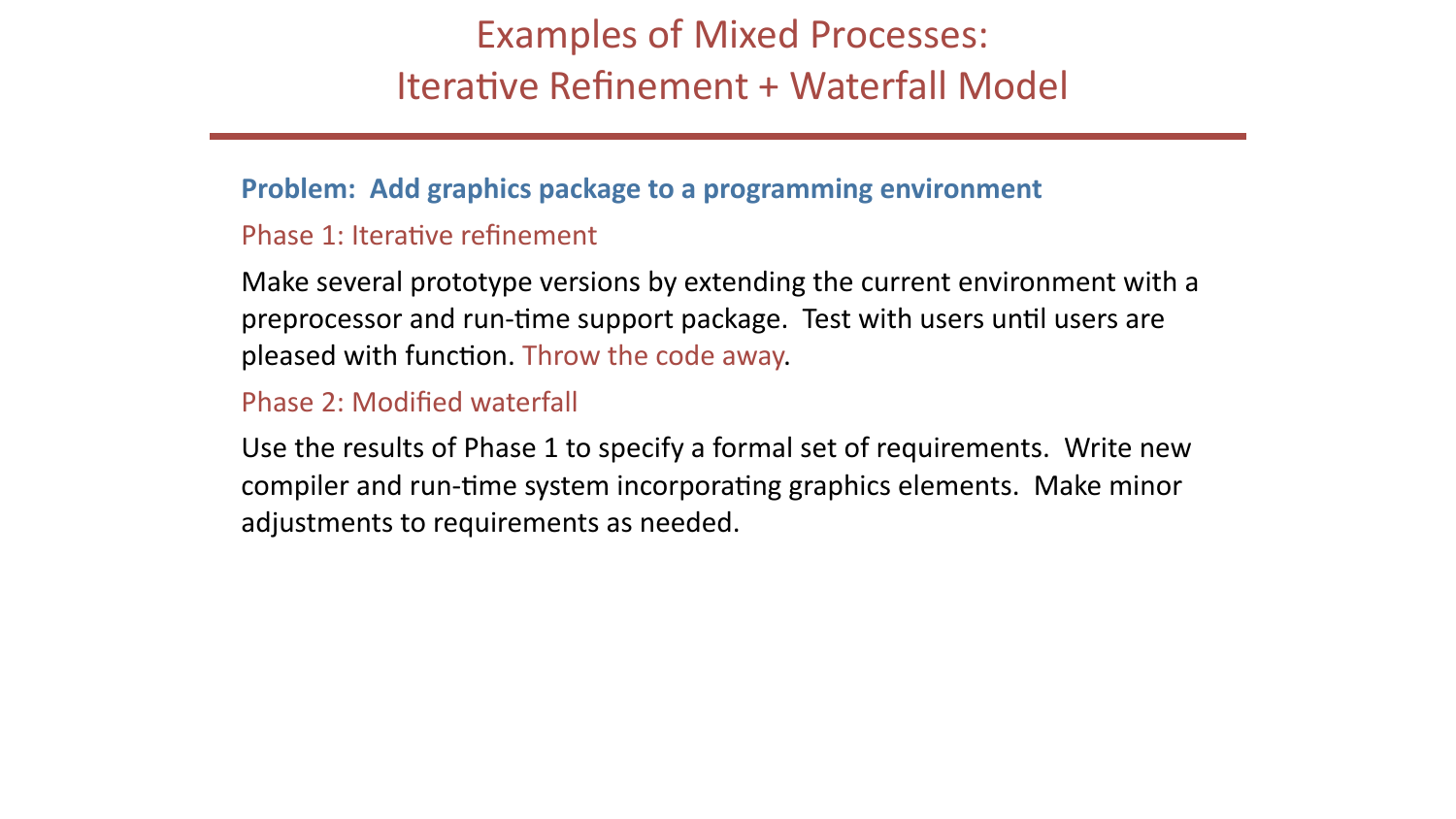Large software development organizations have their own internal processes that are designed for their needs. For example:

- time.
- 
- process.
- uses a spiral process.

• Amazon.com (Internet commerce) makes extensive use of sprints. Most software development is divided into increments of about four weeks elapsed

• Lockheed Martin (government contractor) follows a sequential process that fits with the way that the US government manages software contracts.

• SAP (business software) emphasizes the functionality that is seen by their business customers. Much of the development is suitable for a sequential

• Microsoft (PC software) places great emphasis on testing with a very wide variety of equipment and backward compatibility. Much of the development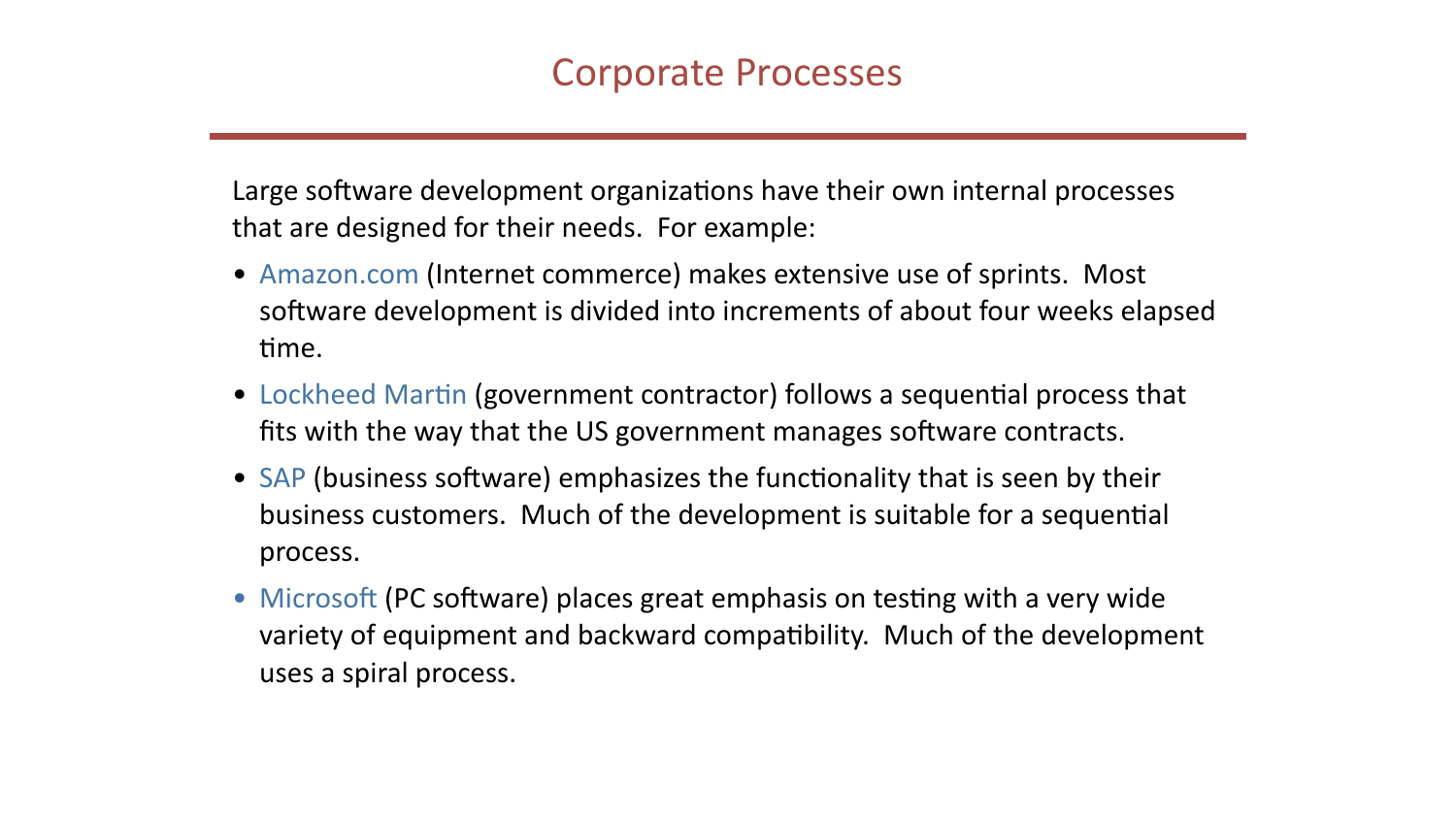Changes during the software development process are expensive.

- If the requirements are poorly understood, or expected to change, select a process that keeps flexibility. Iterative refinement, agile sprints, phased implementation.
- If a big software system has many inter-related components, avoid major changes to the design of a system during development. Sequential process, such as the modified waterfall model.
- If the market for the software is poorly understood, use a process that gets operational software in front of customers as quickly as possible. Incremental, agile sprints.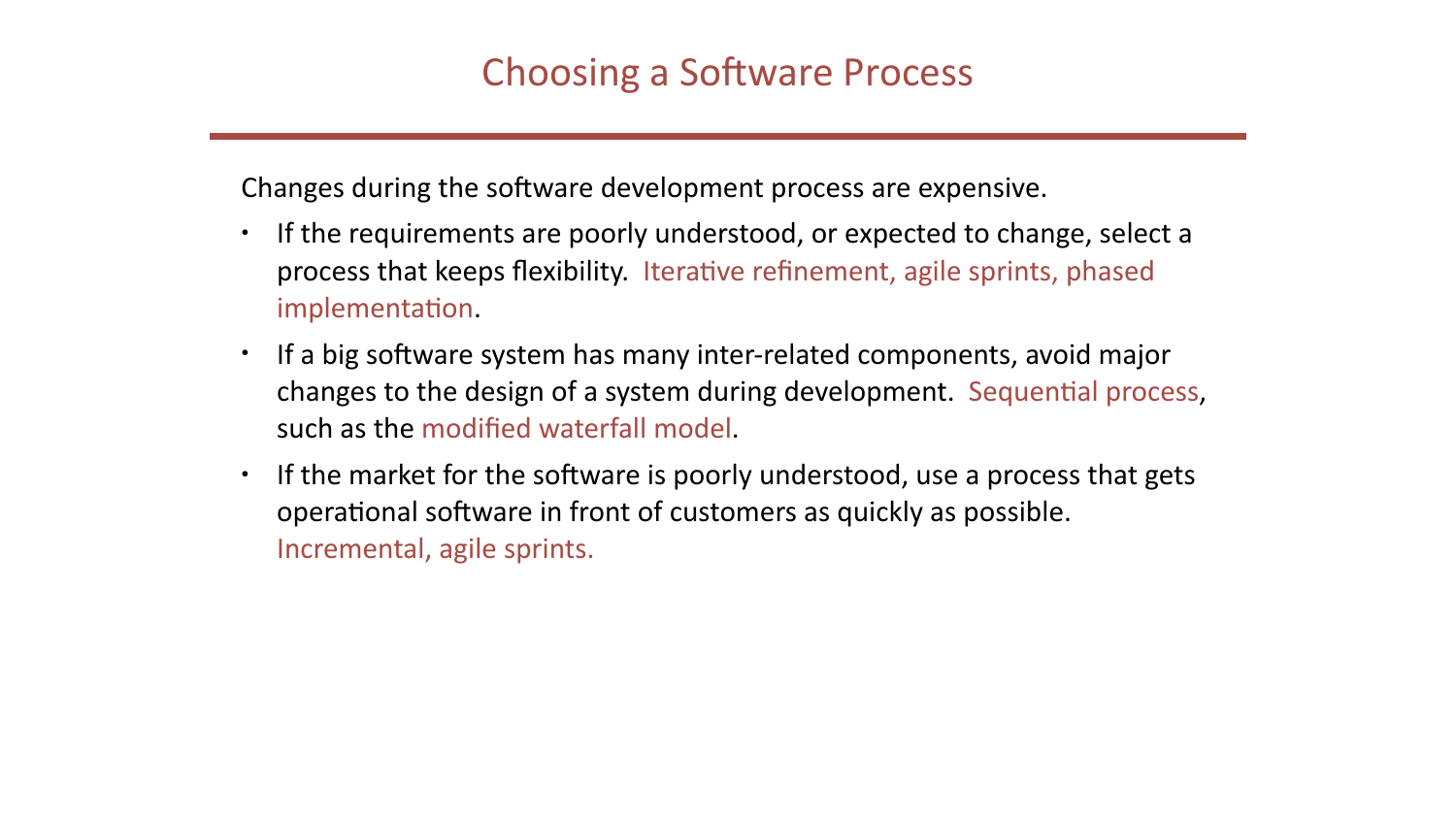Completed projects should have included all the basic process steps but ... the development process is always partly evolutionary. Risk is lowered by:

- **Prototyping** key components
- Frequent **releases**, or dividing large projects into **phases**
- Early and repeated testing with users and customers
- Following a **visible** software process
- Making use of reusable **components**

known as throwing it over the wall.

## **Observations about Software Processes**

It is never possible to complete each step without provision for revision. This is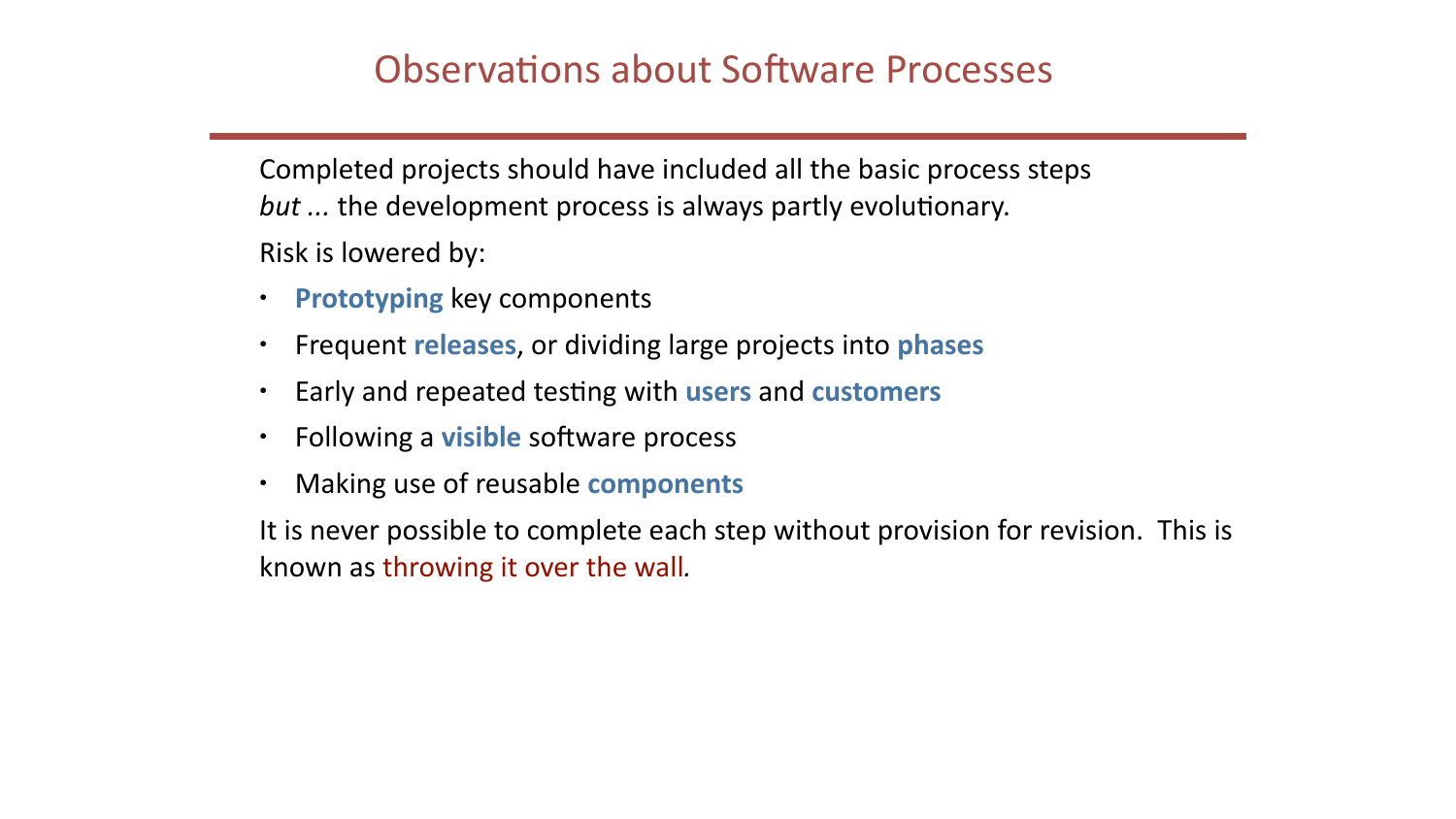## CS 5150 Projects: Iterative Refinement

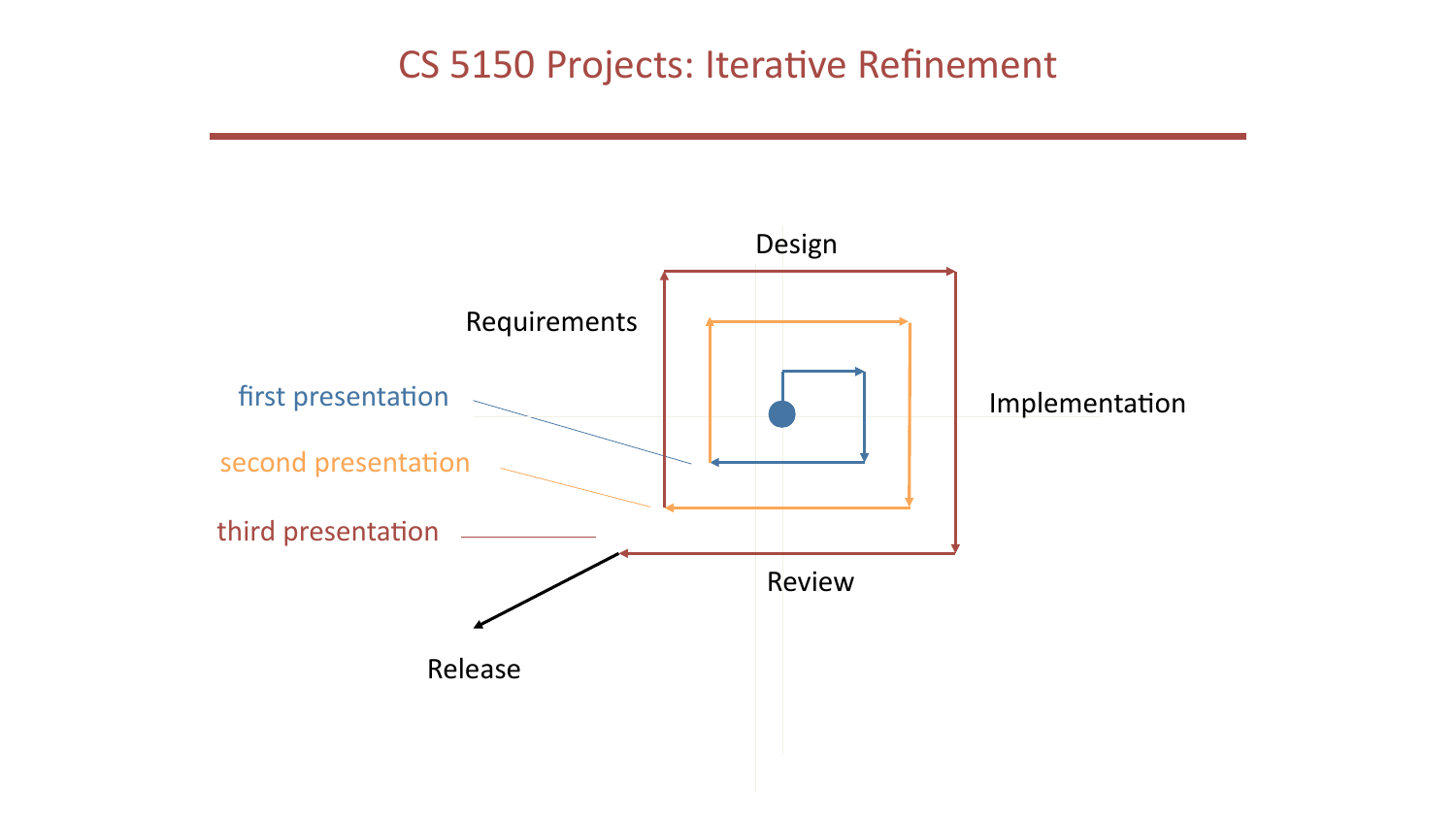

### For each sprint aim to complete a section of the code.

first presentation second presentation third presentation